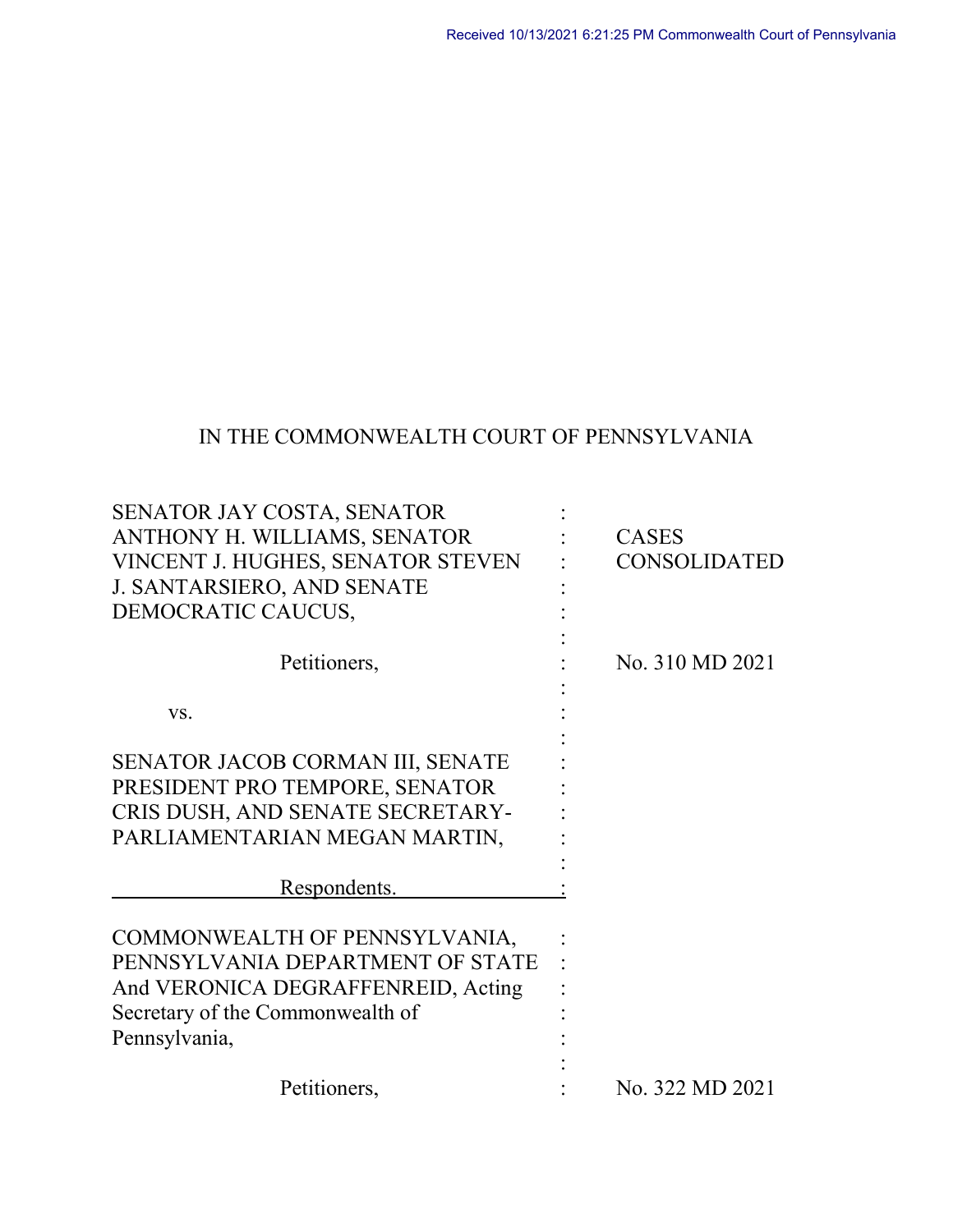| VS.                             |                 |
|---------------------------------|-----------------|
| SENATOR CRIS DUSH, SENATOR JAKE |                 |
| CORMAN, and THE PENNSYLVANIA    |                 |
| STATE SENATE INTERGOVERNMENTAL  |                 |
| <b>OPERATIONS COMMITTEE,</b>    |                 |
| Respondents.                    |                 |
| ARTHURY HAYWOOD                 |                 |
| <b>JULIE HAYWOOD,</b>           |                 |
| Petitioners,                    |                 |
| VS.                             | No. 323 MD 2021 |
| VERONICA DEGRAFFENREID, ACTING  |                 |
| SECRETARY OF STATE,             |                 |
| COMMONWEALTH OF PENNSYLVANIA,   |                 |
|                                 |                 |
| Respondents.                    |                 |

## **MOTION FOR SUMMARY RELIEF PURSUANT TO Pa.R.A.P. 1532(b) FILED BY INTERVENOR-PETITIONERS ROBERTA WINTERS, NICHITA SANDRU, KATHY FOSTER-SANDRU, ROBIN ROBERTS, KIERSTYN ZOLFO, MICHAEL ZOLFO, PHYLLIS HILLEY, BEN BOWENS, THE LEAGUE OF WOMEN VOTERS OF PENNSYLVANIA, COMMON CAUSE PENNSYLVANIA AND MAKE THE ROAD PENNSYLVANIA**

Roberta Winters, Nichita Sandru, Kathy Foster-Sandru, Robin Roberts,

Kierstyn Zolfo, Michael Zolfo, Phyllis Hilley, Ben Bowens, the League of Women

Voters of Pennsylvania, Common Cause Pennsylvania and Make the Road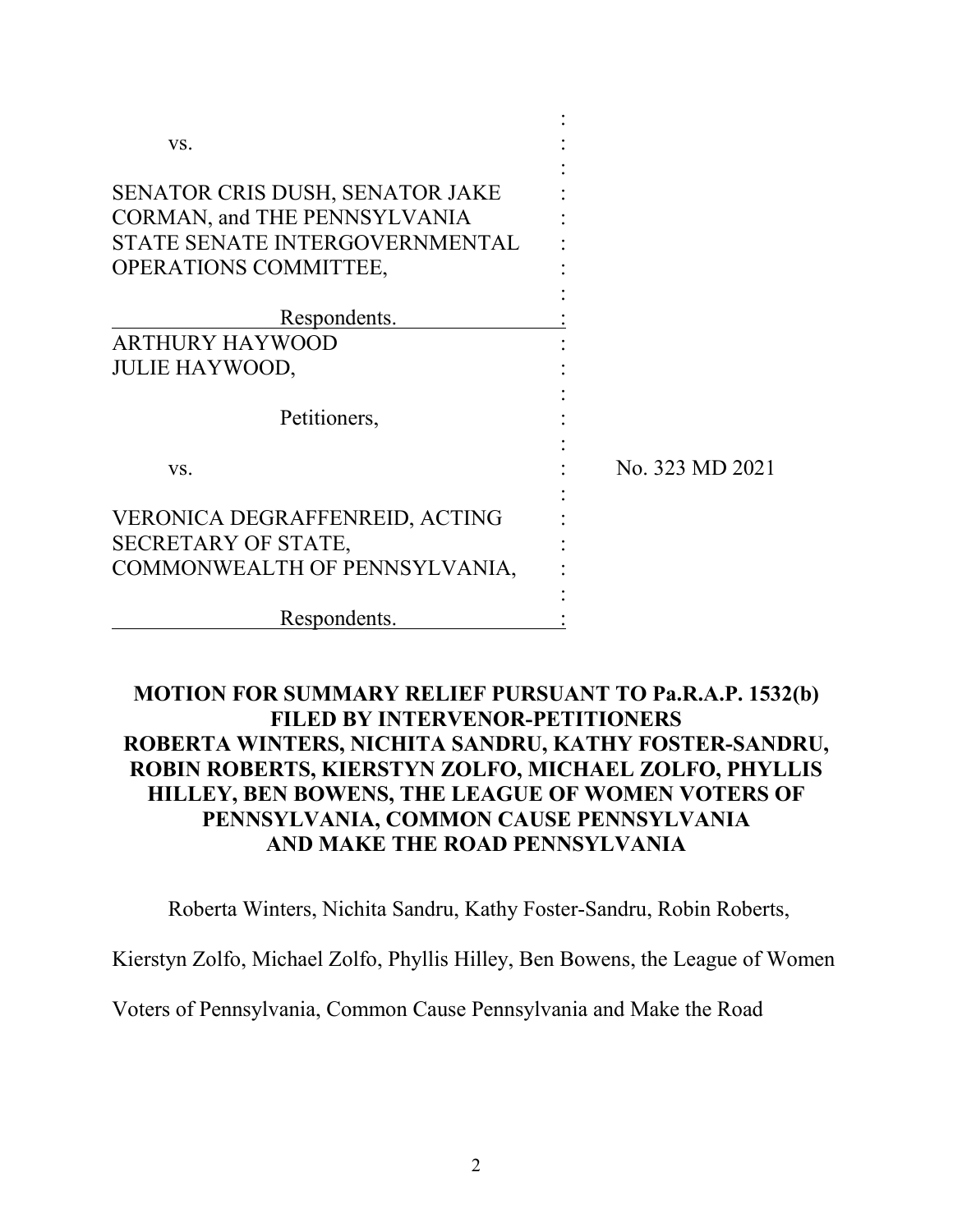Pennsylvania (collectively Intervenor-Petitioners<sup>1</sup>) submit this Motion for Relief pursuant to Pa.R.A.P. 1532(b), and in compliance with the schedule outlined in the Joint Application to Modify Pleading Schedule and to Expedite Review, filed on October 6, 2021, and in support thereof, aver as follows:

1. On September 15, 2021, Senator Cris Dush, in his capacity as Chair of the Pennsylvania Senate Intergovernmental Operations Committee ("Committee"), issued a subpoena *duces tecum* to Veronica Degraffenreid, Acting Secretary of the Commonwealth ("Subpoena"), a true and correct copy of which is attached hereto as Exhibit A.

2. The Subpoena seeks personally-identifying information, including date of birth, driver's license number and social security number, of every registered voter in the Commonwealth.

3. As of December 31, 2020, there were approximately nine million registered voters in the Commonwealth (The Administration of Voter Registration in Pennsylvania, 2020 Report to the General Assembly (Department of State, June 2021), attached hereto as Exhibit B).

 $\overline{a}$ 

<sup>&</sup>lt;sup>1</sup> The Court has not yet ruled upon Intervenor-Petitioners' Application for Leave to Intervene. Intervenor-Petitioners nevertheless file this Motion and Brief now to comply with the expedited schedule agreed upon by the Parties, and so as not to cause any delay in the expedited proceedings.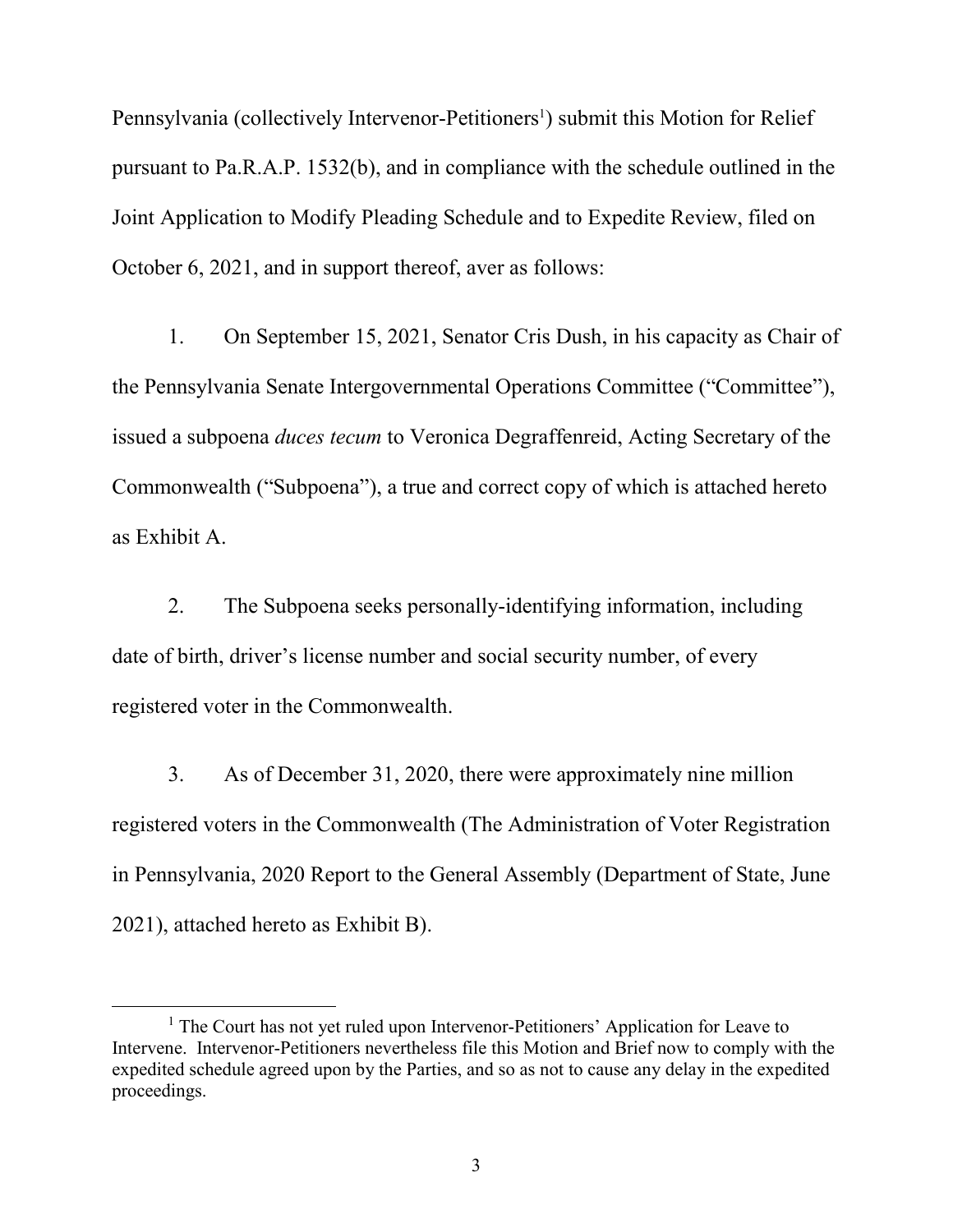4. The Subpoena itself does not describe its purpose or the reasons why the Committee needs personally-identifying information of any particular set of voters, let alone all registered voters in the Commonwealth. At a September 15, 2021 Committee hearing, Senator Dush described the purpose as "to verify the identity" of voters. A true and correct copy of the transcript of the September 15, 2021, Hearing is attached hereto as Exhibit C.

5. Senator Dush stated that "questions" had been raised regarding voter identity, but has not provided any factual basis for those "questions."

6. Prior to issuing its Subpoena, the Committee held a hearing on September 9, 2021. A true and correct copy of the transcript of the September 9, 2021, Hearing is attached hereto as Exhibit D. No evidence was presented at that hearing of any fake registrations, duplicate registrations or problems with voter identity.

7. Separately, the Committee has asserted that social security numbers and driver's license numbers are "necessary to help identify any duplicate registrations, fake registrations, and any votes resulting from those ineligible registrations." [https://paelectioninvestigation.com/.](https://paelectioninvestigation.com/) (printout as of October 11, 2021, attached hereto as Exhibit E). See also

[https://www.pasenategop.com/blog/intergovernmental-operations-committee-](https://www.pasenategop.com/blog/intergovernmental-operations-committee-announces-new-election-integrity-investigation-website/)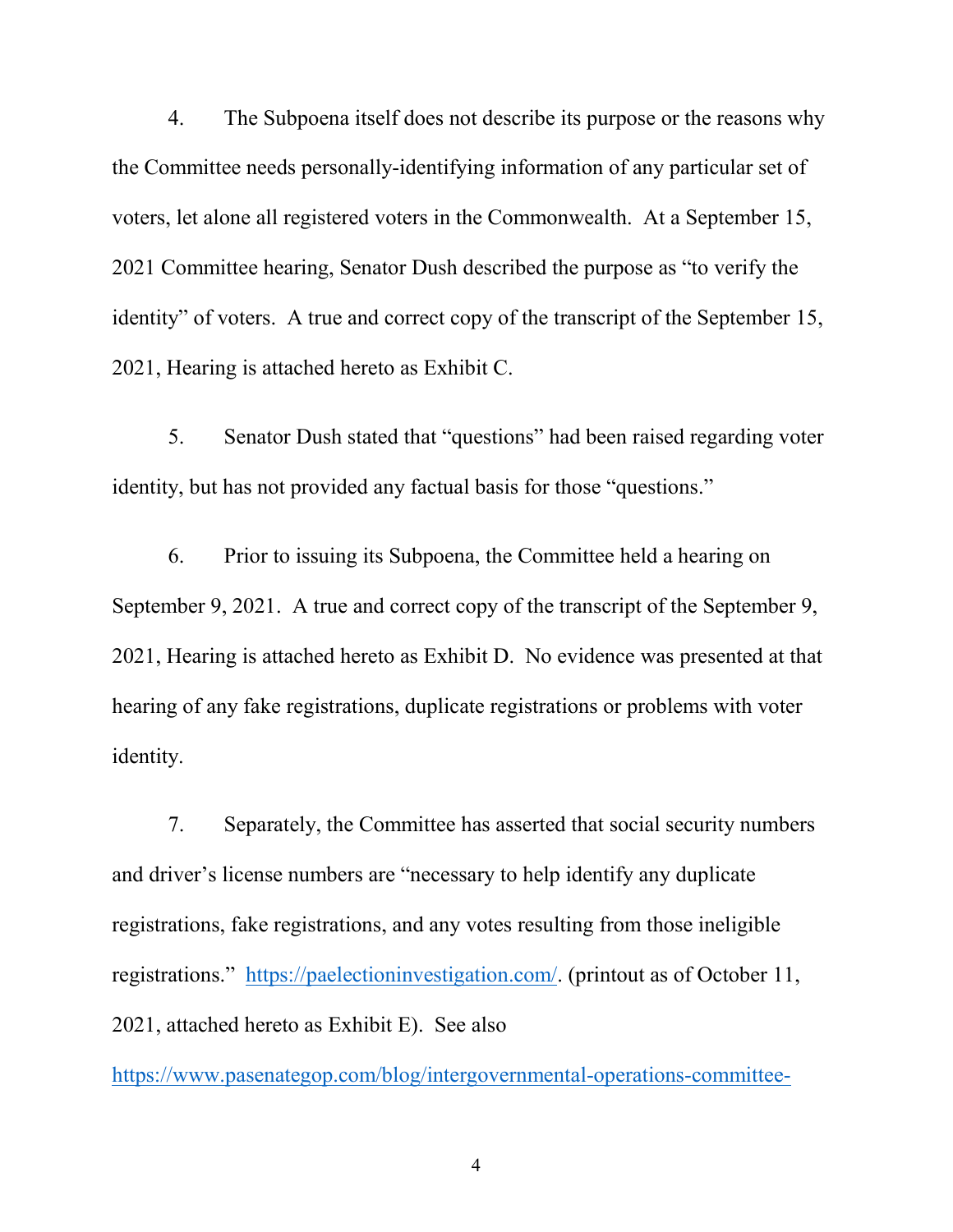[announces-new-election-integrity-investigation-website/](https://www.pasenategop.com/blog/intergovernmental-operations-committee-announces-new-election-integrity-investigation-website/) (printout as of October 11, 2021, attached hereto as Exhibit E-1, confirming this is the Committee's website).

8. The House State Government Committee, which typically oversees the Department of State and elections generally, held ten hearings and heard from 52 testifiers, as part of an investigation into Pennsylvania's election laws. On May 10, 2021, that committee issued a report with its findings. A true and correct copy of that report, A Comprehensive Review of Pennsylvania's Election Laws: How Pennsylvania Can Guarantee Rights and Integrity in Our Election System, is attached hereto as Exhibit F.

9. Separately, the Senate Special Committee on Election Integrity and Reform conducted its own investigation into the 2020 election, holding three public hearings and hosting an online survey. That committee published its report in June 2021 (Report on the Special Committee's Findings and Recommendations to the Senate and the Senate State Government Committee), a true and correct copy of which is attached hereto as Exhibit G.

10. A Joint State Government Commission, created by the General Assembly, conducted yet another investigation and issued a report in June 2021 (Election Law in Pennsylvania: Report of the Election Law Advisory Board for the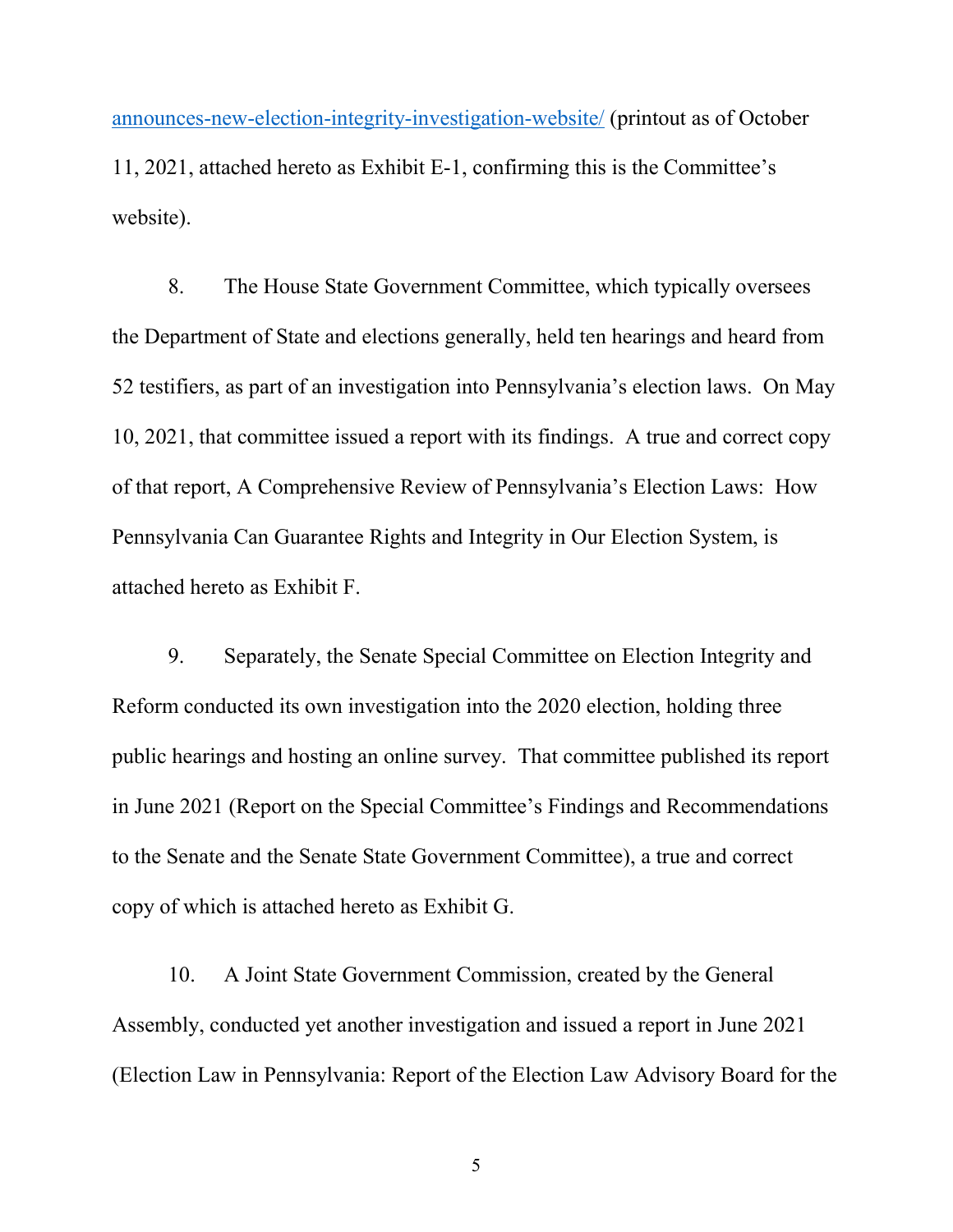Fiscal Year 2020-2021). A true and correct copy of this report is attached hereto as Exhibit H.

11. The Reports of these Committees and Commissions do not reflect any findings of irregularities or anomalies in voter identity or eligibility during the 2020 election or 2021 primary.

12. Litigants made allegations of voting irregularities in numerous lawsuits both before and after the November 2020 election. Despite many lawsuits, no evidence of fake or duplicate registrations, or any issues with voter identity, was uncovered. Rather, the courts routinely dismissed such allegations for lack of evidence. A sampling of opinions are collectively attached hereto as Exhibit J.

13. Despite numerous hearings, investigations, reports and litigation, no evidence has been produced to provide a factual basis for the "questions" or "allegations" that supposedly form the basis for the Subpoena.

14. The records of nine million Pennsylvania voters contain highly sensitive personally-identifying information. The Committee has not explained how it would keep this information secure. To the contrary, it plans to maintain this information "like any other legal document."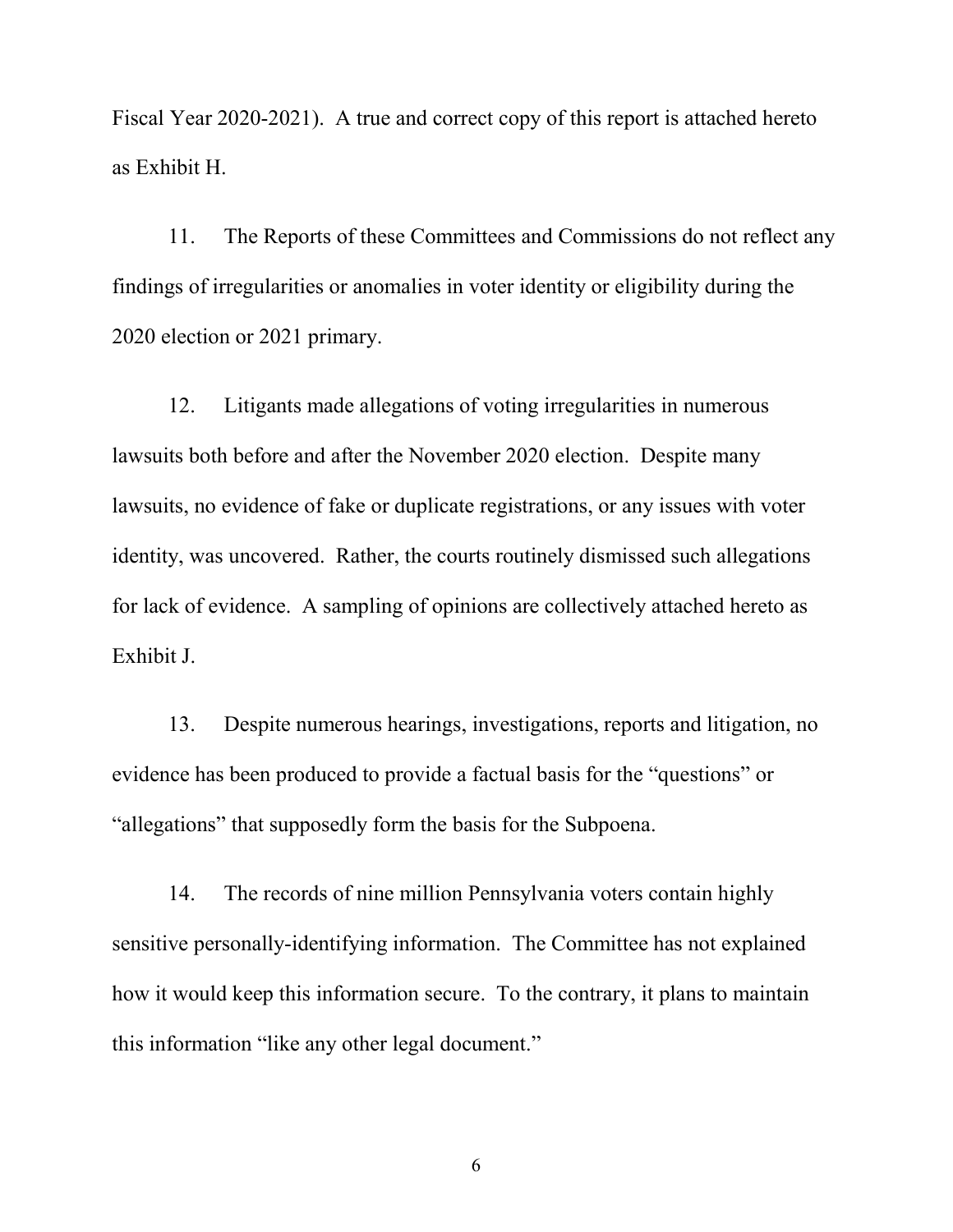15. A true and correct copy of the Declaration of J. Alex Halderman is attached hereto as Exhibit I.

16. There are well-recognized standards for maintaining confidential, personally-identifying information for large numbers of people (Exhibit I, ¶¶25- 27). Holding confidential information without complying with those standards creates tremendous risk (Exhibit I, ¶22). Yet, the Committee is unprepared, and likely unable, to comply with these governing standards, thus exposing voters' private information to further disclosure.

17. The Committee has not identified any mechanisms or protocols to protect against these risks. The Committee has not even determined who will have access to this protected information, but those with access will include at a minimum, Senator Dush, his staff, his legal counsel, Senate Republication legal counsel, possibly unidentified outside counsel, and multiple, unidentified third party vendors (Exhibit C, p. 20-21, 39:16-17).

18. The risk from disclosure of sensitive personally-identifying information is that thieves can create false accounts in individuals' names, access bank accounts or medical records, incur debt in a person's name, and cause other severe disruptions to an individual's life. An individual's name and address coupled with the last four digits of his or her Social Security number and/or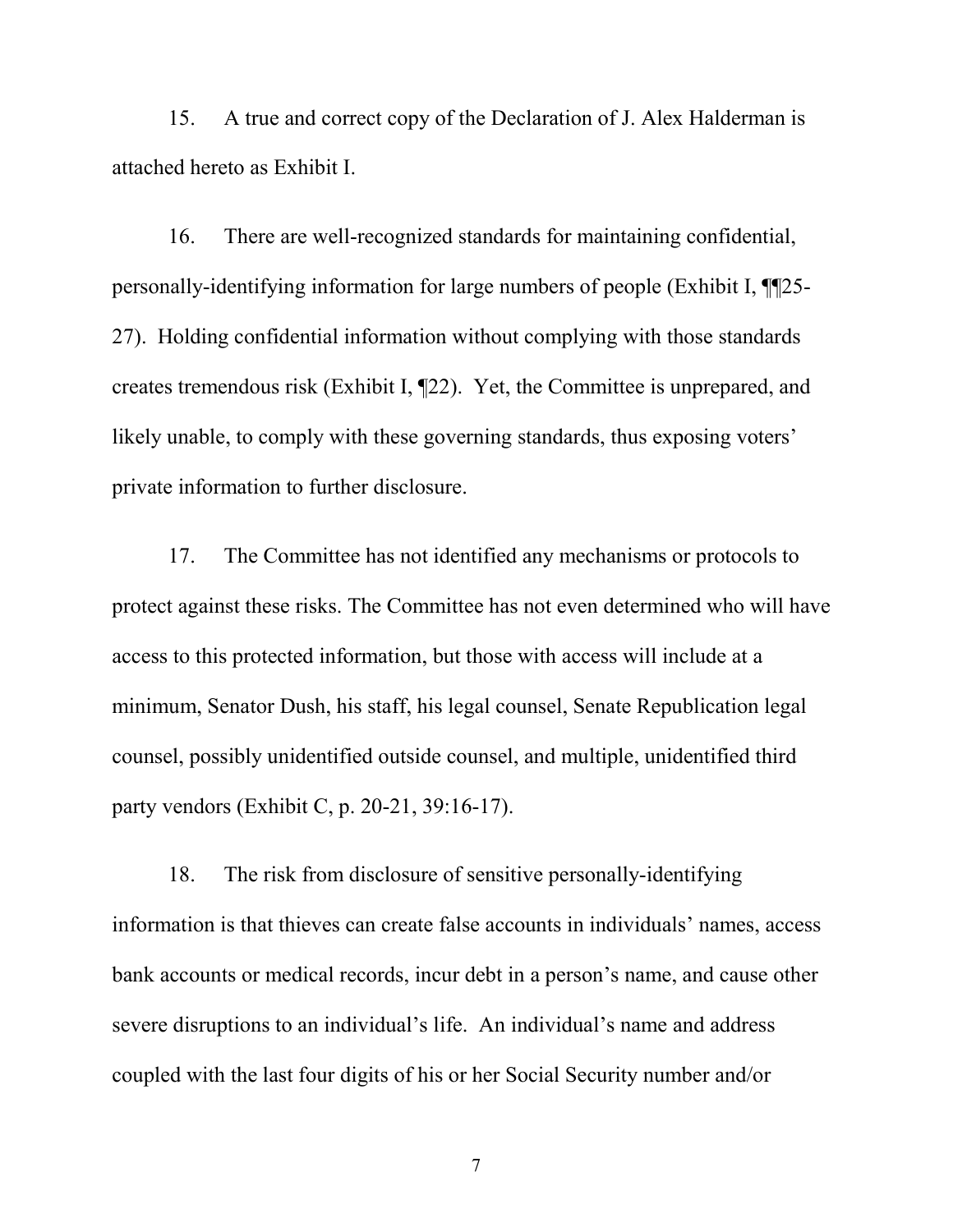driver's license number is enough to allow criminals to pose as the individual and engage in various activities to enrich themselves at the expense of the individual. (Exhibit I, ¶18). For example, a criminal could use the name address, zip code and last 4 digits of your social security number to access credit card information and bank accounts. (Exhibit I, ¶19)

19. The constitutional right to privacy includes what is referred to as the "right of informational privacy," described as "the right of the individual to control access to, or the dissemination of, personal information about himself or herself." Personal information subject to constitutional protection includes the personally identifying information subpoenaed by the Committee.

20. Before any government entity discloses, or forces the disclosure of, any private, personal information, the Pennsylvania Constitution requires a balancing of whether the right of informational privacy outweighs the public's interest in disclosure. Given Pennsylvania's zealous protection of the right to privacy, to overcome voters' constitutional privacy rights, the Committee must demonstrate a compelling (or significant) interest, and the absence of any alternate reasonable method of lesser intrusiveness.

21. Pennsylvanians' have a reasonable expectation that social security numbers and driver's license numbers will be kept confidential and exempt from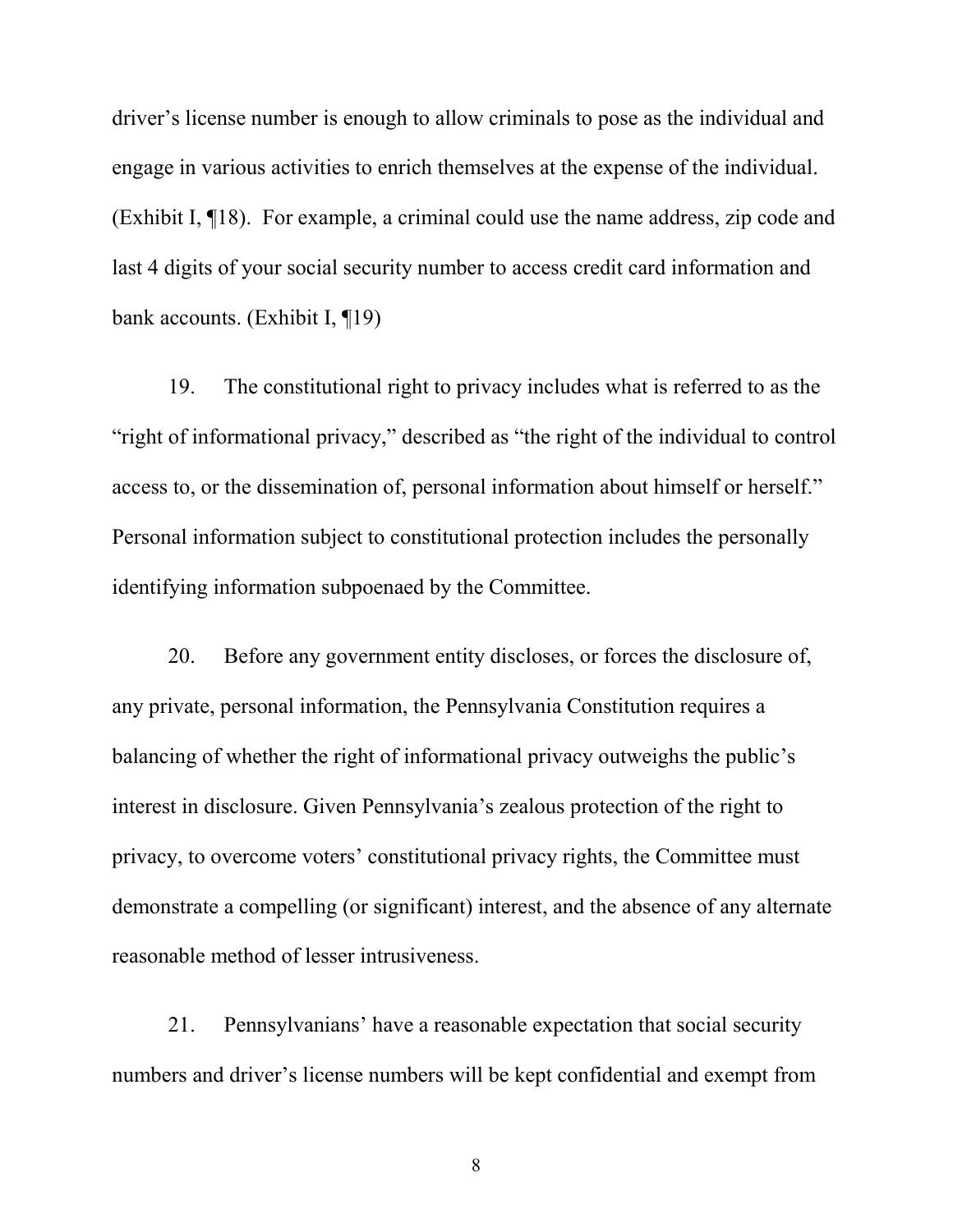disclosure requirements. A true and correct copy of the Commonwealth's Information Technology Policy (Pennsylvania Information Technology Policy No. ITP-SEC025 (March 19, 2010)) is attached hereto as Exhibit K. A true and correct copy of the Public Access Policy of the Unified Judicial System of Pennsylvania: Case Records of Appellate and Trial Courts is attached hereto as Exhibit L. A true and correct copy of the login page for PACFile for undersigned counsel is attached hereto as Exhibit M.

22. The Committee has failed to advance a coherent justification for its electoral review, much less why it needs all 9 million voters' driver's license and social security numbers. A general interest in examining whether the current law is working and whether changes can be made, cannot constitute a sufficient interest to override constitutional rights.

23. Similarly, the Committee has developed no facts that would provide any substantiation to the "questions" or "allegations" on which the Subpoena is based.

24. An allegation by itself does not justify intrusion of a single person's constitutional rights, let alone the constitutional rights of nine million Pennsylvania voters.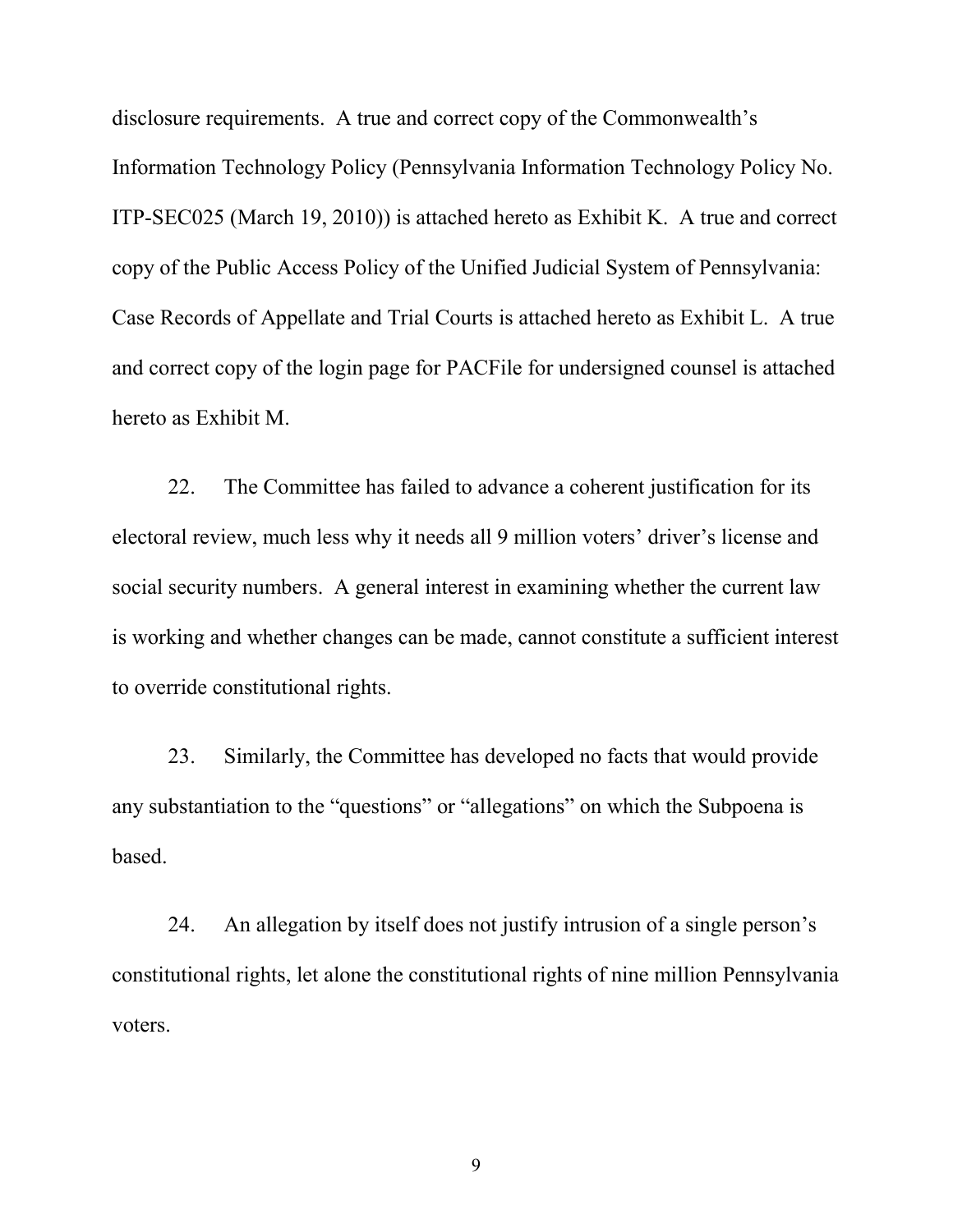25. Allowing investigations into highly sensitive personal information based on nothing more than unsubstantiated allegations would set a dangerous precedent, and would undercut substantially well-recognized and highly valued individual liberties.

26. Because the Committee has no factual basis for its purported interest, and cannot establish that the subpoenaed information is necessary in any event, the Committee fails to meet its standard. The Committee cannot demonstrate ANY legitimate interest, let alone a compelling interest.

27. Even if there was a factual basis (rather than just "questions") to believe that ineligible voters cast votes in certain voting precincts, the collection of personal information for every registered voter in the Commonwealth would be a grossly overbroad method of identifying those supposed voters, and would not be narrowly tailored, as it must be.

WHEREFORE, Intervenor-Petitioners request that the Court grant the relief requested in their Petition for Review.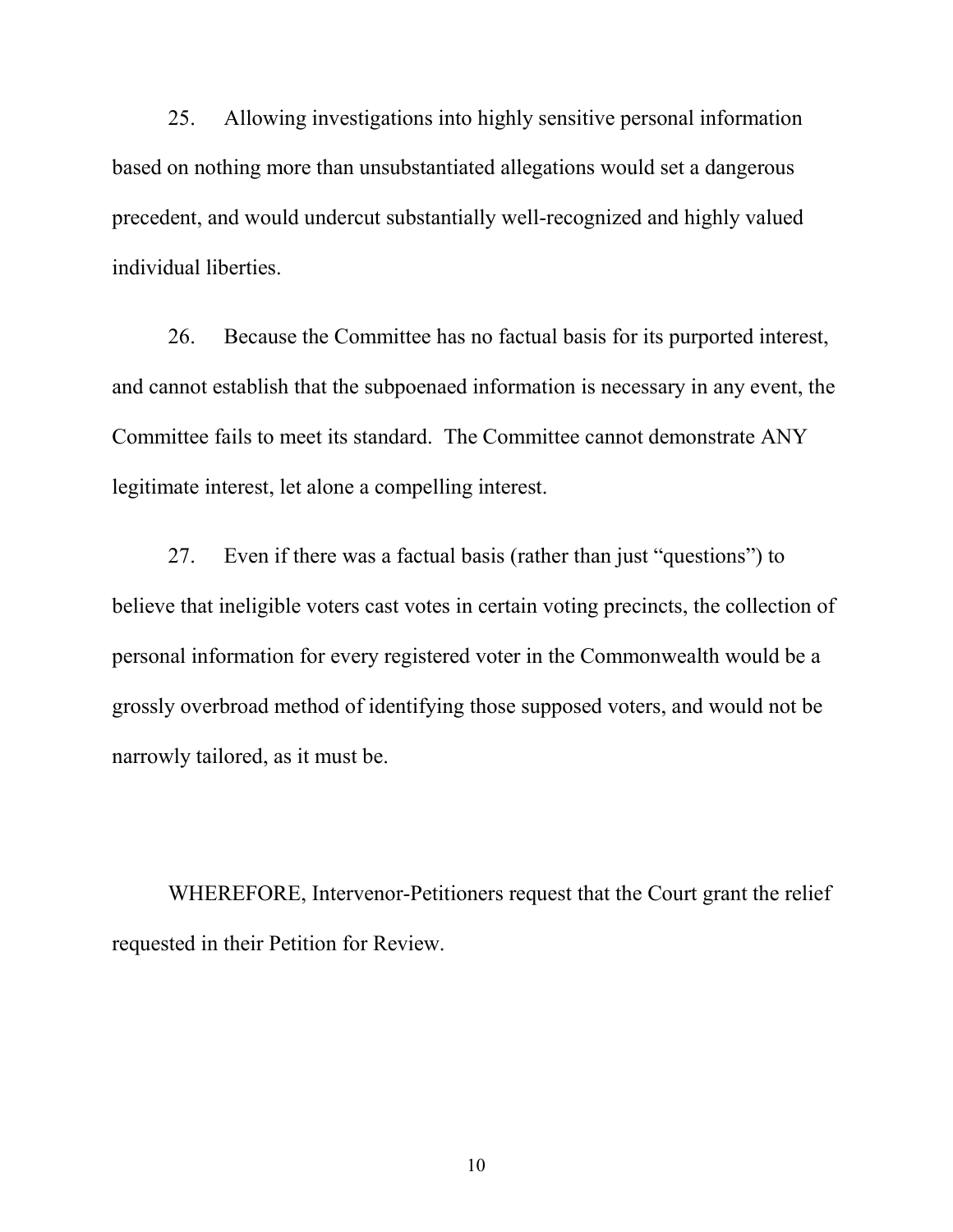Dated: October 13, 2021

Witold J. Walczak (PA I.D. No. 62976) **AMERICAN CIVIL LIBERTIES UNION OF PENNSYLVANIA** P.O. Box 23058 Pittsburgh, PA 15222 Tel: (412) 681-7736 [vwalczak@aclupa.org](mailto:vwalczak@aclupa.org) 

Marian K. Schneider (Pa. I.D. No. 50337) **AMERICAN CIVIL LIBERTIES UNION OF PENNSYLVANIA** P.O. Box 60173 Philadelphia, PA 19102 [mschneider@aclupa.org](mailto:mschneider@aclupa.org) 

Sophia Lin Lakin\* **AMERICAN CIVIL LIBERTIES UNION FOUNDATION** 125 Broad Street, 18<sup>th</sup> Floor New York, NY 10004 Tel.: (212) 549-2500 [slakin@aclu.org](mailto:slakin@aclu.org) 

\**Pro hac vice* forthcoming

Respectfully submitted,

*/s/ Keith E. Whitson*  Keith E. Whitson (Pa. I.D. No. 69656) **SCHNADER HARRISON SEGAL & LEWIS LLP** 2700 Fifth Avenue Place 120 Fifth Avenue Pittsburgh, PA 15222 Telephone: (412) 577-5220 Facsimile: (412) 577-5190 [kwhitson@schnader.com](mailto:kwhitson@schnader.com)

*/s/ Stephen J. Shapiro*  Stephen J. Shapiro (Pa. I.D. No. 83961) **SCHNADER HARRISON SEGAL & LEWIS LLP** 1600 Market Street, Suite 3600 Philadelphia, PA 19103-7286 (215) 751-2000 [sshapiro@schnader.com](mailto:sshapiro@schnader.com) 

*Counsel for Roberta Winters, Nichita Sandru, Kathy Foster-Sandru, Robin Roberts, Kierstyn Zolfo, Michael Zolko, Phyllis Hilley, Ben Bowens, League of Women Voters of Pennsylvania; Common Cause Pennsylvania and Make the Road Pennsylvania*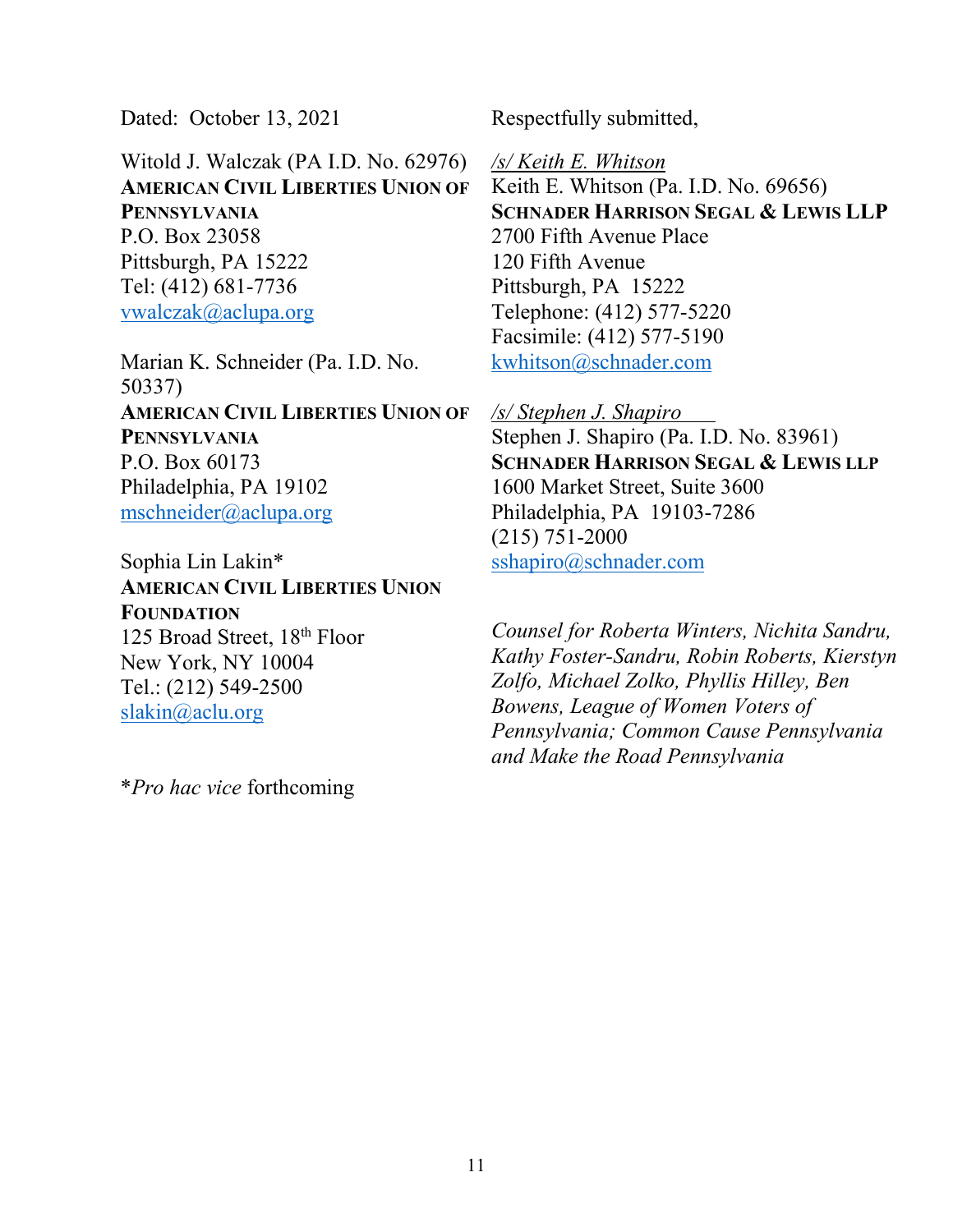## CONFIDENTIAL DOCUMENTS CERTIFICATION

I certify that this filing complies with the provisions of the *Public Access Policy of the Unified Judicial System of Pennsylvania: Case Records of the Appellate and Trial Courts* that require filing confidential information and documents differently than non-confidential information and documents.

> */s/ Keith E. Whitson*  Keith E. Whitson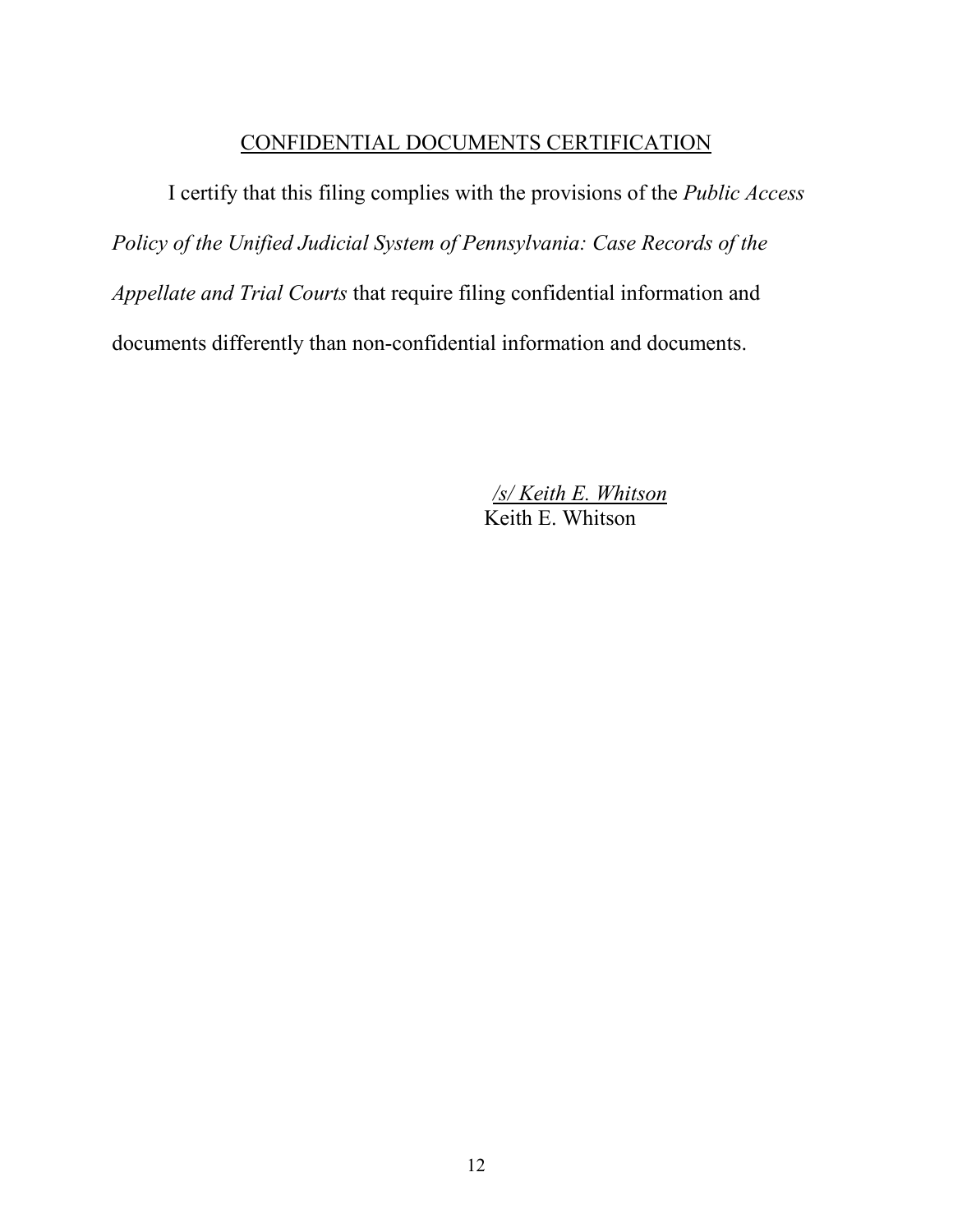## IN THE COMMONWEALTH COURT OF PENNSYLVANIA

| COMMONWEALTH OF PENNSYLVANIA,       |                 |
|-------------------------------------|-----------------|
| PENNSYLVANIA DEPARTMENT OF STATE    |                 |
| And VERONICA DEGRAFFENREID, Acting  |                 |
| Secretary of the Commonwealth of    |                 |
| Pennsylvania,                       |                 |
|                                     |                 |
| Petitioners,                        | No. 322 MD 2021 |
|                                     |                 |
| Vs.                                 |                 |
|                                     |                 |
| SENATOR CRIS DUSH, SENATOR JAKE     |                 |
| <b>CORMAN, and THE PENNSYLVANIA</b> |                 |
| STATE SENATE INTERGOVERNMENTAL      |                 |
| <b>OPERATIONS COMMITTEE,</b>        |                 |
|                                     |                 |
| Respondents.                        |                 |

#### **ORDER OF COURT**

This day of October 2021, upon consideration of the Motion for Summary Relief filed by Roberta Winters, Nichita Sandru, Kathy Foster-Sandru, Robin Roberts, Kierstyn Zolfo, Michael Zolko, Phyllis Hilley, Ben Bowens, the League of Women Voters of Pennsylvania, Common Cause Pennsylvania and Make the Road Pennsylvania, and any responses thereto,

IT IS HEREBY ORDERED that said Motion is GRANTED. To the extent the Subpoena issued by the Pennsylvania Senate Intergovernmental Operations Committee purports to compel the disclosure of personally-identifying information, including social security numbers and driver's license numbers, of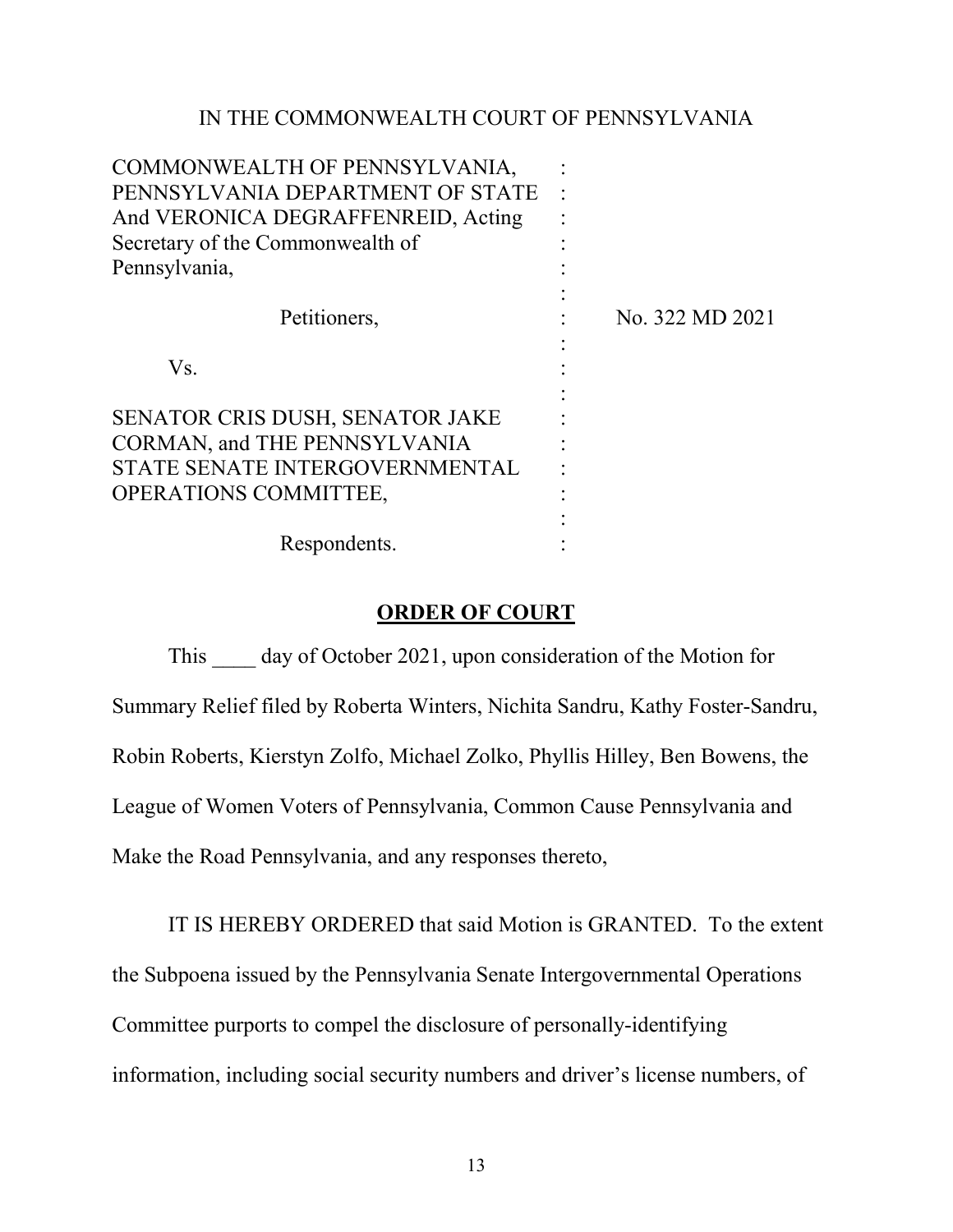Pennsylvania voters, the Subpoena is invalid and unenforceable, and is hereby quashed. The Acting Secretary of State is hereby enjoined from disclosing such information in response to the Subpoena; and Respondents are enjoined from taking any further action to enforce the Subpoena or compel the disclosure of this protected information.

BY THE COURT:

 $J.$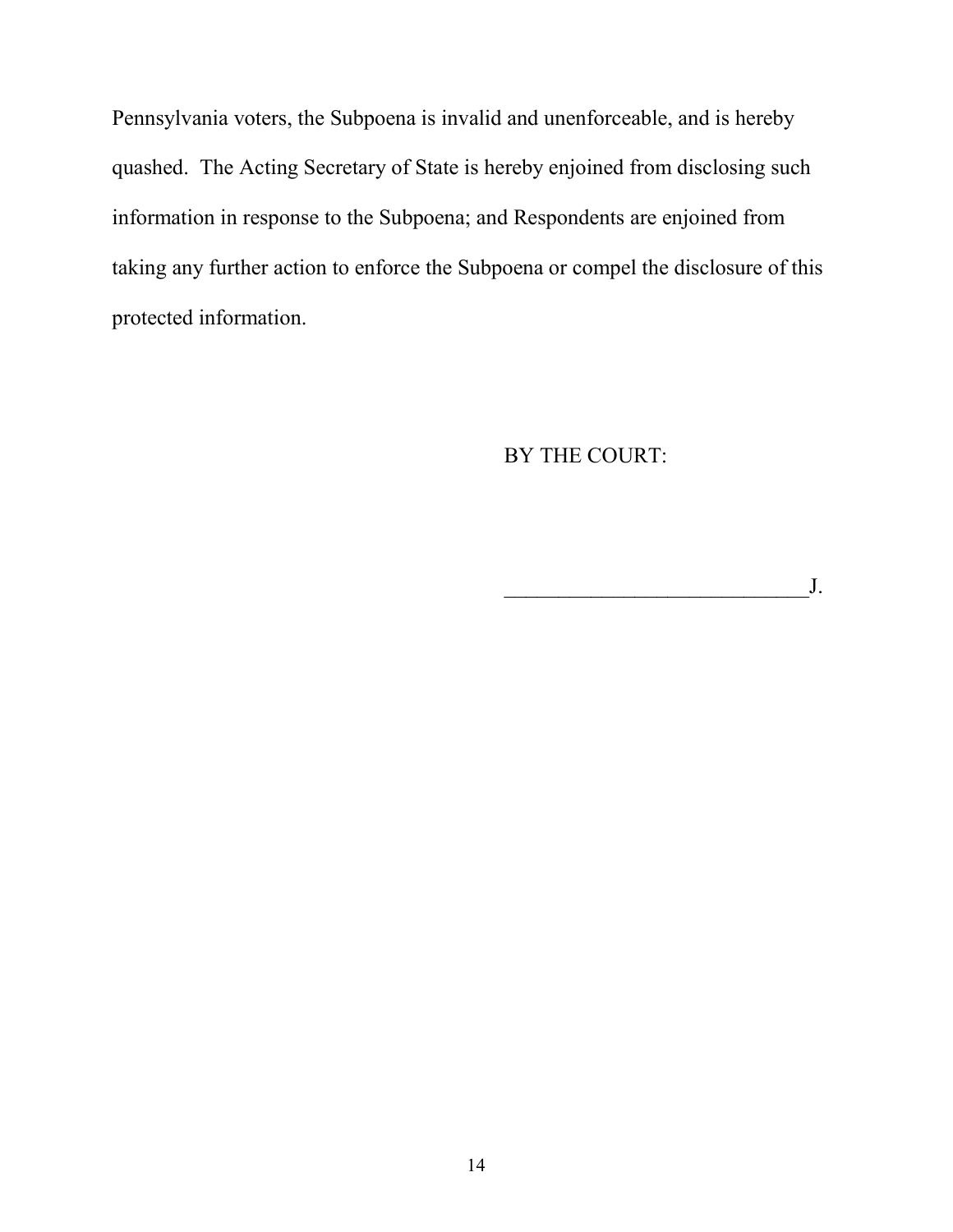### **CERTIFICATE OF SERVICE**

I hereby certify that a true and correct copy of the foregoing document was served via PACFile, this 13th day of October, 2021, upon the following:

> Michael J. Fischer Aimee D. Thompson Jacob B. Boyer Stephen R. Kovatis Pennsylvania Office of Attorney General 1600 Arch Street, Suite 300 Philadelphia, PA 19103 mfischer@attorneygeneral.gov athomson@attorneygeneral.gov jboyer@attorneygeneral.gov

> Keli M. Neary Karen M. Romano Stephen Moniak Pennsylvania Office of Attorney General 15th floor, Strawberry Square Harrisburg, PA 17120

> > John C. Dodds Morgan, Lewis & Bockius LLP 1701 Market Place Philadelphia, PA 19103 John.dodds@morganlewis.com

Susan Baker Manning Morgan, Lewis & Bockius LLP 1111 Pennsylvania Avenue, NW Washington, DC 20004 Susan.manning@morganlewis.com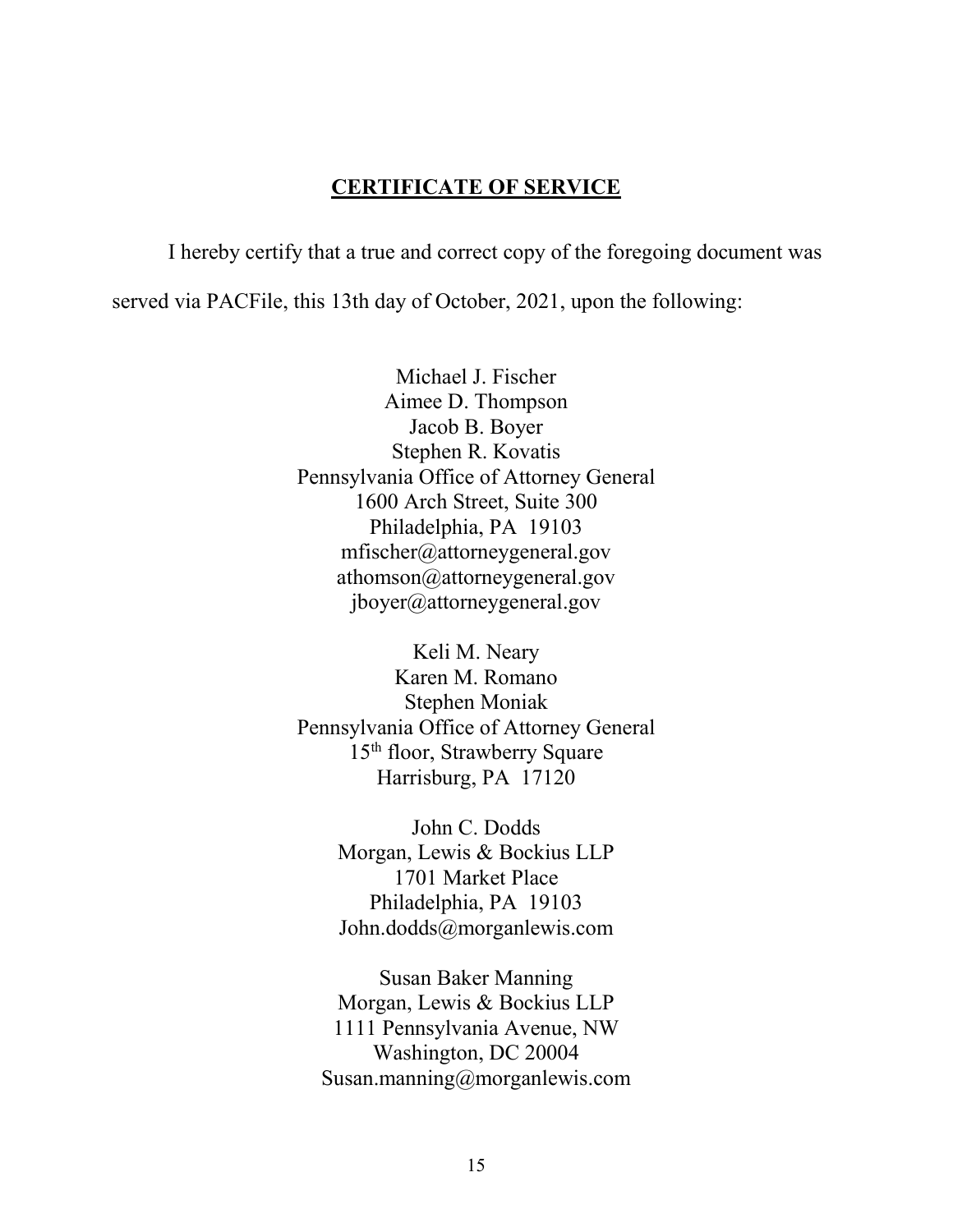Aaron Scherzer Christine P. Sun States United Democracy Center 572 Valley Road, No. 43592 Montclair, NJ 07043 aaron@statesuniteddemocracy.org christine@statesuniteddemocracy.org

### *Counsel for Petitioners in 322 MD 2021*

Matthew H. Haverstick Joshua J. Voss Shohin H. Vance Samantha G. Zimmer Kleinbard LLC Three Logan Square 1717 Arch Street, 5<sup>th</sup> floor. Philadelphia, PA 19103 mhaverstick@kleinbard.com jvoss@kleinbard.com svance@kleinbard.com szimmer@kleinbard.com

#### *Counsel for Respondents*

Tamika N. Washington LEGIS GROUP LLC 3900 Ford Road, suite B Philadelphia, PA 19131 [twashington@legislawyers.com](mailto:twashington@legislawyers.com)

*Counsel for Petitioners in 323 MD 2021* 

Clifford B. Levine Emma Shoucair Matthew R. Barnes Dentons Cohen & Grigsby P.C. 625 Liberty Avenue Pittsburgh, PA 15222-3152 [Clifford.Levine@dentons.com](mailto:Clifford.Levine@dentons.com)